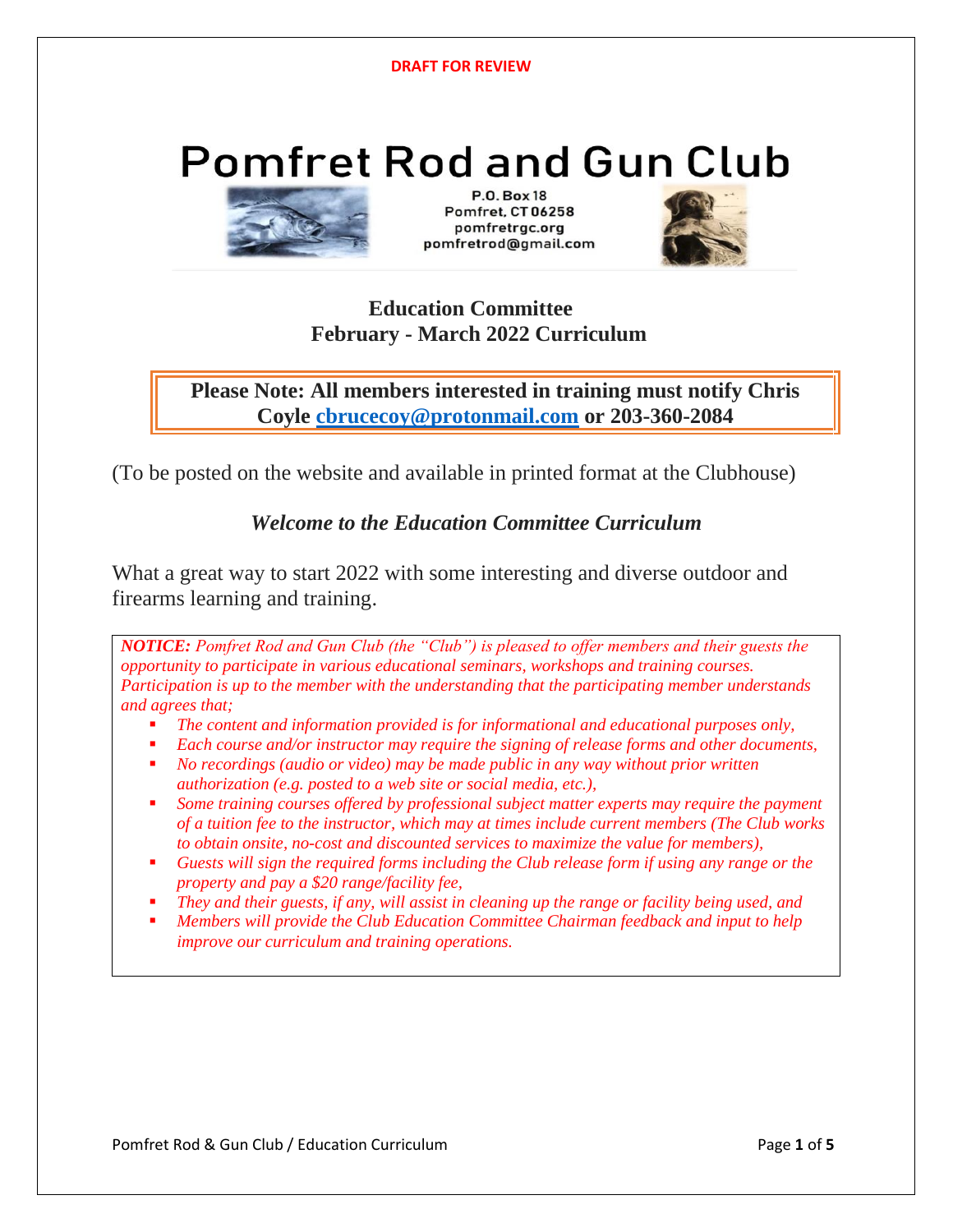#### **DRAFT FOR REVIEW**

## *Upcoming Educational & Training Opportunities*

**NOTE**: All training sessions are subject to change based on interest levels, weather and other relevant factors that affect the conduct of comprehensive training. Once you have signed up for a training course (including email [cbrucecoy@protonmail.com](mailto:cbrucecoy@protonmail.com) & cell# 203-360-2084) we will be in touch about any changes, etc.

**Womens' Basic Firearms Training:** Training will include evening classroom and the Pistol Range. The evening sessions are planned for Tuesdays, and the range sessions are targeting Wednesdays, Fridays and/or Saturdays to offer a flexible schedule for interested women. [Dates and times TBD based on attendee interest] \$30 person. 4 students minimum – 10 student max.

#### Background:

Many women relatively new to the area of defensive firearms are uncomfortable in large group/formal training settings and seek to be able to learn at their own pace, ask any questions they want, take things slowly and build competence and confidence step by step for each person. This training is designed for this purpose, known as "performance based learning" in which each student can enhance their own performance at their own level, with the tools they have, etc. The sessions being planned are geared specifically for enhancing individual performance.

#### Details:

1. Timing: We plan to conduct sessions on Tuesday evenings starting at 5:30 - and usually concluding by 6:30 - 7:00pm based on student interest and questions. The range work would be on Wednesdays, Friday and Saturdays to accommodate all schedules and commence at a time convenient for everybody.

2. No License/No Certifications: No training or certifications are needed nor will this training qualify you for any type of certification. What it is intended to achieve is a higher comfort level, competence and confidence to enroll in these types of training classes going forward. 3. Firearms & Equipment: If you do not own one yet, no problem we can provide all your will need including ammunition for the live fire sessions. If you own one but are truthfully not sure it is right for you, this education will help you with that as well. And, of course if you have a pistol and want to learn or increase your ability to handle it safely and competently this is for you.

The key to get this moving forward is to communicate this to members and non-members who you, as a member, believe would be safe/solid students and an asset to the PRGC membership if they chose to join. Once we get a headcount, we can finalize the agenda, dates, etc.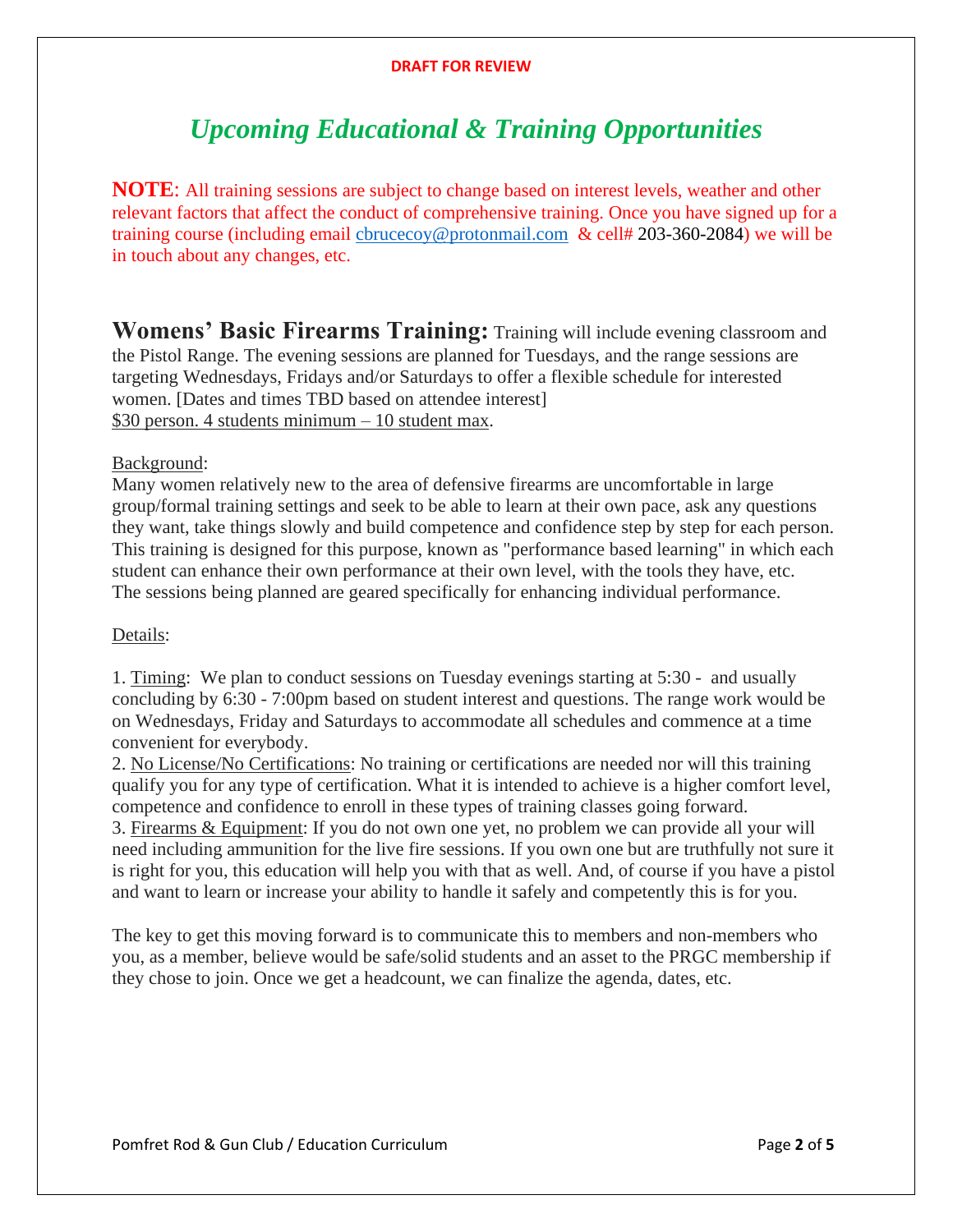#### **DRAFT FOR REVIEW**

### **Chainsaw Skills "101"**

Learn to use your chainsaw the right way from our member *Matthew Quinn.* Matt is currently a Supervisor for CT DEEP and has been with the Dept. for 23 years. He is a National Wildland Fire Fighter who has several dozen deployments to major forest fires in the last 22 years. He currently holds a USFS rating at Task Force Leader, Incident Commander Level 4, and Fireland Paramedic. He is a sought after Recruit School and Sawyer Instructor, Licensed Arborist, and skilled climber. Matt also holds a State of CT. EMT-Paramedic license and is a wilderness first aid / CPR instructor.

### Details:

A) Indoor session in the Clubhouse with PowerPoint and discussion, planned for an evening in February 5:30 – 7:00pm. The curriculum will include:

Safety: PPE, Safety Plan, Medical Treatment, Site Location, Closest Medical Facility

Chainsaw maintenance overview: Effective Chain sharpening, Air filter, Bearing and Sprocket, Bar maintenance

Tree Felling Techniques: 5 Step Felling Plan, Bucking Techniques

Questions & Answers

Cost: A donation to the PRGC Forestry Fund would be appreciated

B) The Outdoor Session is planned for a clear Saturday morning in March, from 8am – 12pm. The curriculum will be all hands-on, learning by doing and include: Medical talking points, Cutting Techniques utilizing felling procedures, Bucking, and Spring poles

Attendees must bring: Chaps or anti cut pants, Safety glasses, Hard Hat, Chainsaw with operating chain brake, Preferably 2 sharp chains

Cost: A donation to the PRGC Forestry Fund would be appreciated

### **Cold Weather Carbine:** February 20th, at the Pistol Range**.**

4 hours 11am – 2pm for IG/RSKTKR-qualified trainees and guests. Instructor Gregory "Cruz" Grutter and assisted by IG-RSKTKR-Qualified, USCCA Instructors.

This is a popular training class because we review core Carbine handling skills that can often erode or decline over time, or worse give way to bad habits. This training offers the reality of operating in cold and often inclement conditions, presenting a range of challenges that training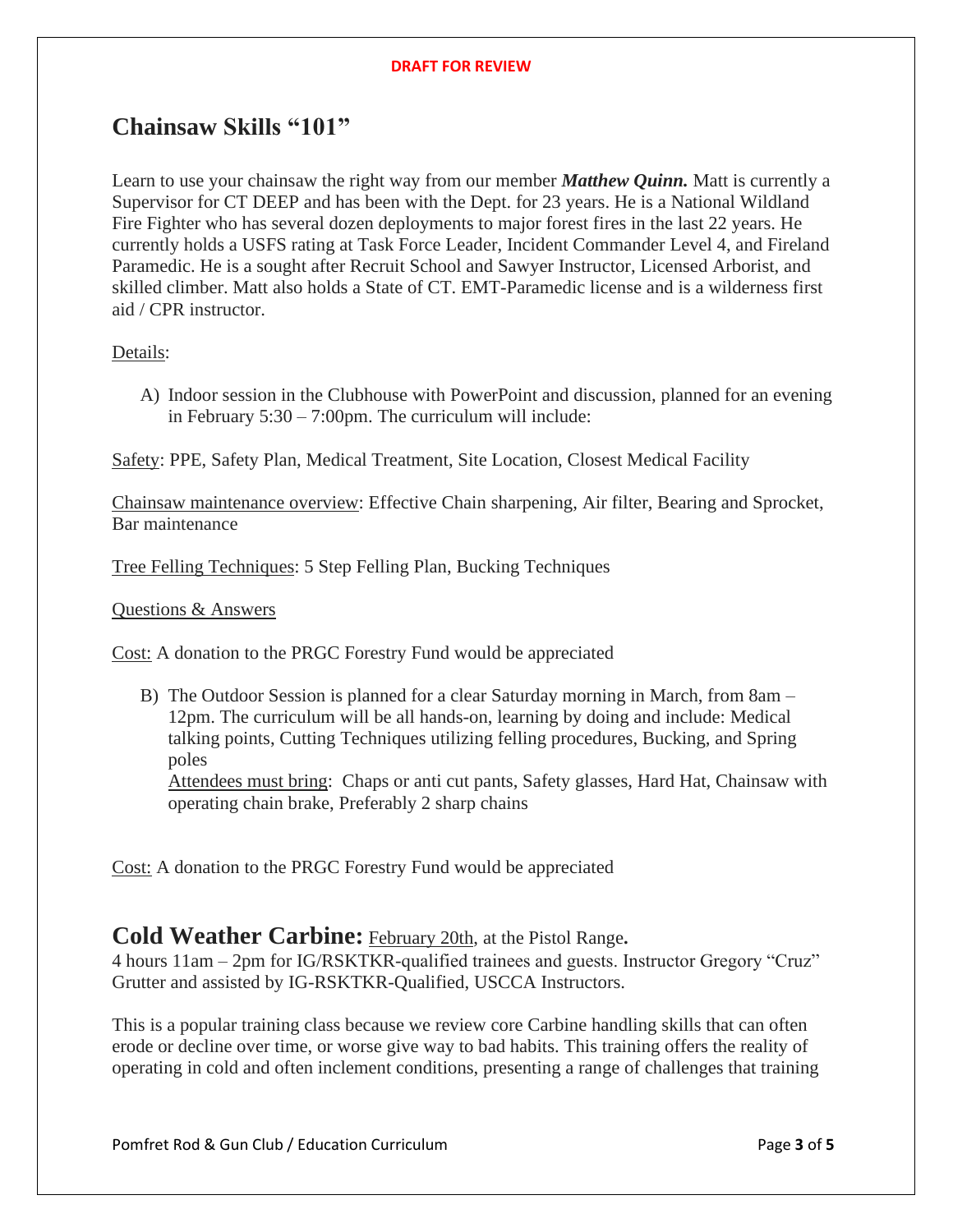can help address. Members who are interested in learning more about the training are welcome to attend to observe, ask questions and learn more.

Cost: IG regular tuition & \$20 range fee for guests. No cost for members who wish to observe.

### **Spring Handgun Fest:** March 20<sup>th</sup>, at the Pistol Range.

4 hours 11am – 2pm for IG/RSKTKR-qualified trainees and guests. Instructor Gregory "Cruz" Grutter and assisted by IG-RSKTKR-Qualified, USCCA Instructors.

Learn from Cruz's real life experience and the nationally recognized United States Concealed Carry Association (USCCA). This training session will review and practice the fundamentals and then focus on effective movement techniques. As always, the focus is on safety, effectiveness and our foundation for citizen self-defense ,"Tactically Sound, Legally Defensible, Socially Acceptable". Members who are interested in learning more about the training are welcome to attend to observe, ask questions and learn more.

Cost: IG regular tuition & \$20 range fee for guests. No cost for members who wish to observe.

### **Background Information**

Please let us know what you are interested in and we will look into it for you. Take our survey!

#### PRGC Education Committee Guiding Principles

- **Safety**: Provide training and education for the safe use of firearms, woodcraft skills and first aid. Also support improving member knowledge and skills in tactically sound and legally defensible defensive use of force.

- **Knowledge**: Assist in enhancing the value of being a club member and using the Club by learning more and building skills related to outdoor sports and recreational use of firearms. - **Engagement**: Foster and build a collegial and friendly bond between members by increasing the sharing of skills, experiences and know-how.

We also plan to implement programs to build interest and engagement with younger outdoor enthusiasts (e.g. members' children and guests) and we will be providing updated content for the Monthly Newsletter.

### **Why do we need training?**

*Today, the requirement for improved training for civilians carrying or planning to use firearms in self defense has never been greater.* While record numbers of first-time gun owners continue to mount and civilians consider an uncertain future, many are seeking a higher level of training, that not only ensures the proper basic foundational skills, but also the accompanying strategies, tactics and other skills that provide tactically sound and legally defensible knowledge critical for today's changing society. At the same time,